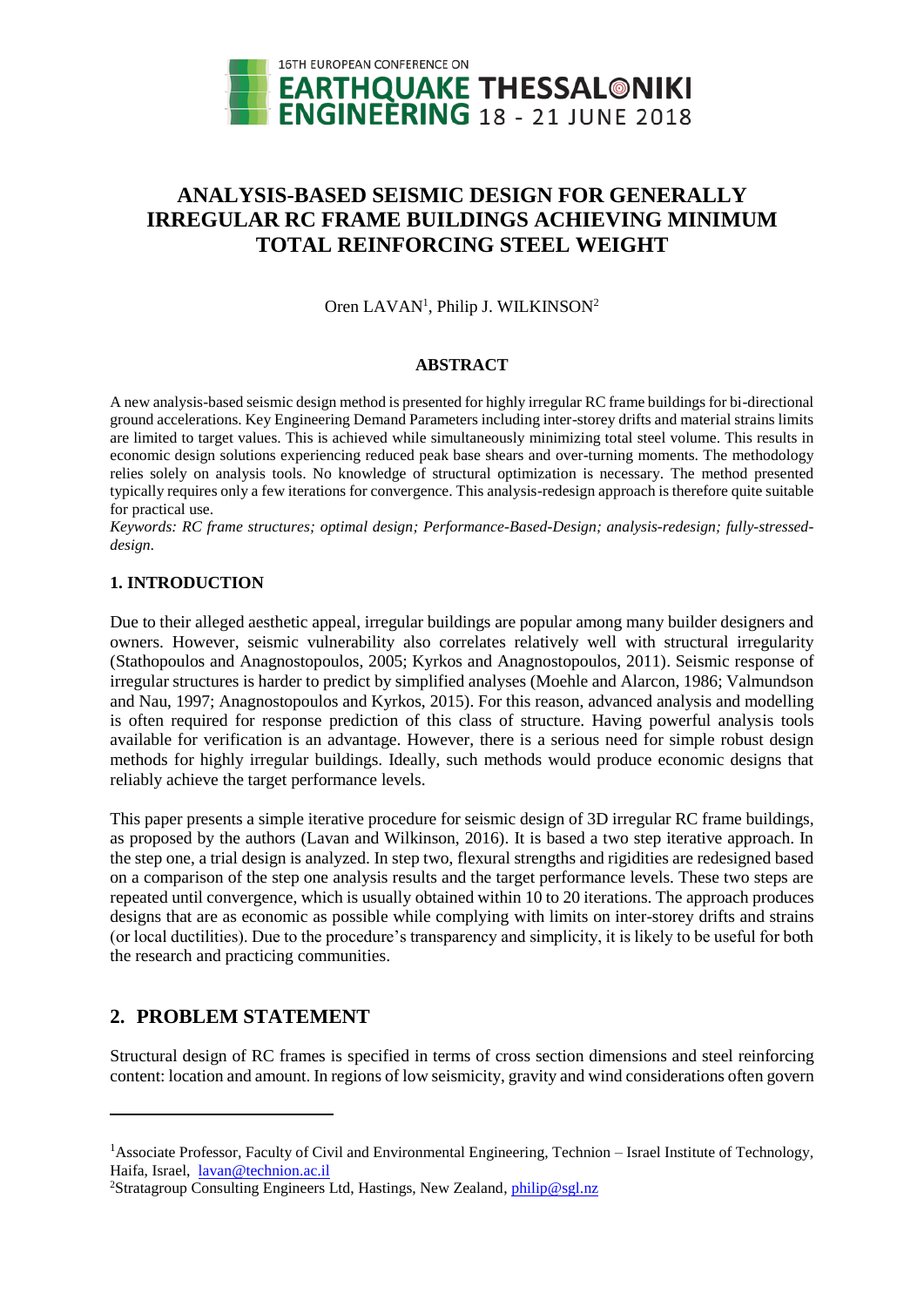the design. In significantly seismic regions, these considerations provide minimum initial flexural strength and stiffness requirements. Deviation from the initial cross section dimensions is only required when the seismic target performance levels cannot be achieved even for maximum or minimum reinforcing steel ratios. The reinforcing steel ratios are the primary design variable and the cross section dimensions are secondary design variables.

Construction cost is significantly affected by the total weight of reinforcing steel. A minimum value of this parameter is therefore targeted. Seismic performance levels are defined in terms of inter-storey drift and local ductilities. These parameters also correlate well inversely to total steel weight. This is expected considering that flexural strength and rigidity are directly proportional to steel area. Peak force response including base shears and overturning moments also reduce with total steel weight producing additional cost savings from smaller foundations. Peak total accelerations also diminish (see e.g. Lavan, 2015). This reduces damage to acceleration sensitive building contents. Therefore, total steel weight (expressed by the sum of seismic element flexural strengths) is minimized.

The minimum total steel reinforcing is governed either by gravity or wind considerations or minimum steel reinforcing ratios or by the target seismic performance levels: if the steel reinforcing area is too low, flexural strength and rigidity will not be high enough to limit peak inter-storey drifts and local ductilities to the selected performance levels. Different limits are set for each limit state/seismic intensities.

In the following section, we first present the model considered for the definition of the damper-brace behavior and the relative equations. Then, we recall the equations of motion for a structure with nonlinear behavior and equipped with nonlinear fluid viscous dampers, and subject to a realistic ground motion acceleration.

## **3. PROPOSED METHODOLOGY**

The proposed methodology relies on an optimality criterion of the Fully-Stressed-Design (FSD) type. The earliest FSD type optimality criterion was proposed by Cilley (1900). Cilley also proved it to lead to a formal optimum for the design of the truss of minimum weight under stress constraints. It was shown that, for this problem, in the optimal design all bars reach the allowable stress in at least one loading condition. Accompanied to the FSD optimality criterion is the Analysis/Redesign (AR) algorithm where the engineer performs an analysis to a given design and modifies the cross sections of the bars accordingly. Here, if the stress in the bar is lower than the allowable, the engineer would decrease the bar cross section. Contrarily, if the stress in the bar is larger than the allowable, the engineer would increase the bar cross section. Convergence is usually obtained within a few iterations.

Characteristics of the FSD type have also been identified in optimal designs of seismic retrofitting of buildings using viscous dampers (Lavan and Levy, 2006, 2010). The total added damping was to be minimized while inter-storey drifts were constrained to allowable values. These optimality criteria were further accompanied by an AR type optimal design scheme (Lavan and Levy, 2005, 2009; Levy and Lavan, 2006). Such design schemes were also proposed in other problems based on intuitive FSD type criteria (Lavan and Daniel, 2013; Daniel and Lavan, 2015; Lavan, 2015). Comparison of the obtained designs using these methods with those obtained using formal optimization tools (Daniel and Lavan, 2014; Lavan and Dargush, 2009) revealed that, if not optimal, they are at least near optimal. An AR type algorithm has also been adopted for the seismic design of plane RC frames (Hajirasouliha et al., 2012). In their problem, minimized total steel volume was targeted whole limits were assigned to deformations along the height of the building.

In view of the above experience, and the strong relation between the inter-storey drift of a given storey and the strength and stiffness of the same storey, it is expected that an optimized design for the problem stated in the previous section would possess the following intuitive optimality criterion: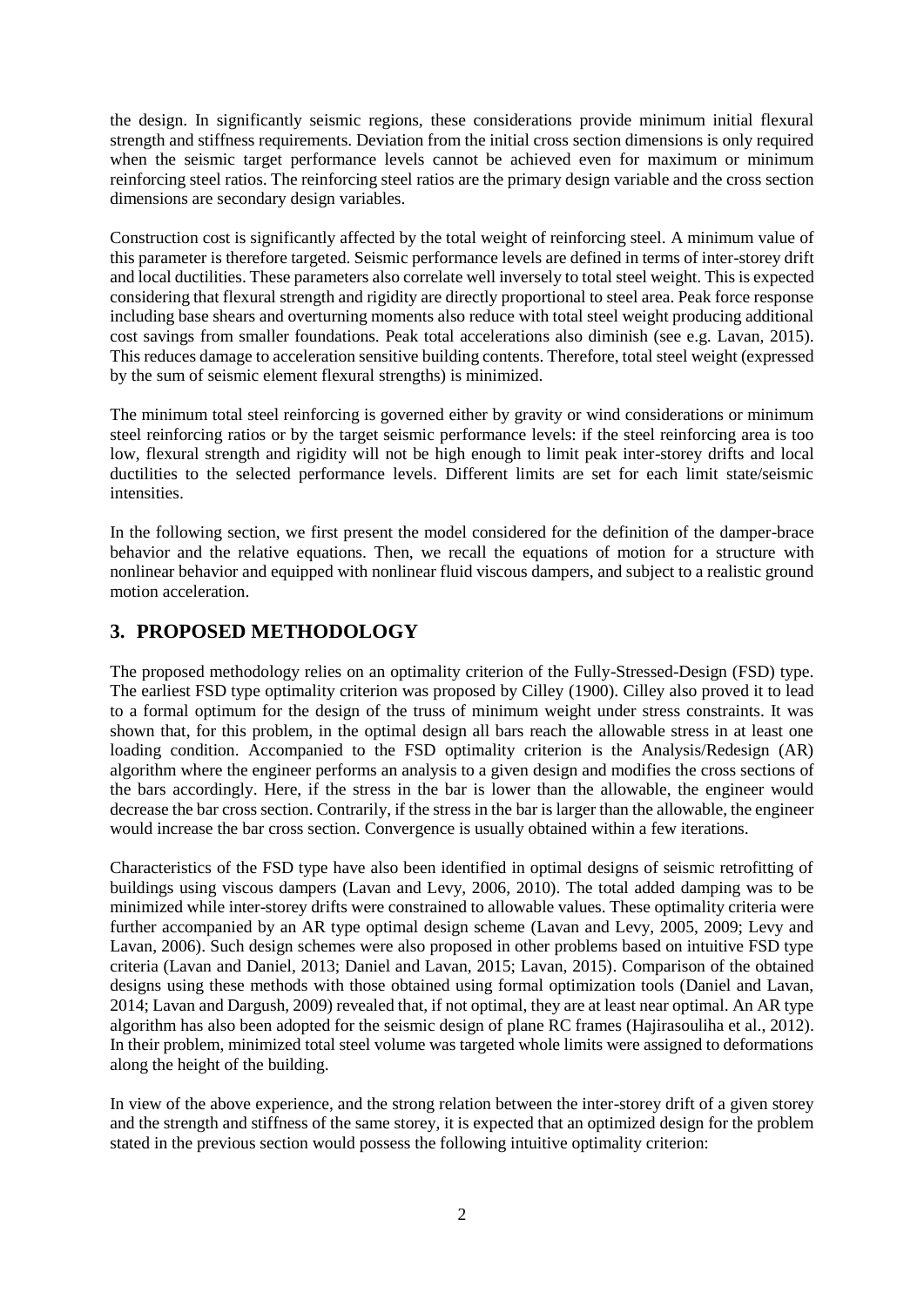For 3D framed structures, the optimal design will attain a flexural strength in beams of peripheral frames, larger than the minimum allowed, only in floors for which the performance measure has reached the allowable.

The performance measure is taken here as the maximum of the normalized (by its allowable value) interstorey drift of the peripheral frame in the storey below the floor, and the maximum of the normalized (by their allowable values) ductility demands of all beams in that bent. For the first floor, the maximum of the normalized (by their allowable values) ductility demands of all column bases of that peripheral frame is also taken.

In view of the discussion above, only peripheral frames are considered as lateral load resisting systems. Inner frames are considered as gravity frames and their beams and columns are designed for gravity loads only, while detailed for ductilities congruent with the expected peak deformations. If the use of peripheral frames only does not lead to a feasible design, inner frames are gradually added as lateral load resisting systems.

The proposed scheme is described in Figure 1. Where  $M_{yb}^{(p+1)}$  and  $M_{yb}^{(p)}$  are the nominal flexural yield strengths of seismic beam *b* for iterations  $p + 1$  and  $p$  respectively.  $PI_{\theta j}^{(p)}$  and  $PI_{\mu b}^{(p)}$  are the parameters  $PI_{\theta i}$  and  $PI_{\mu b}$  defined in section "Optimization problem" computed for iteration p, respectively. For more details, the reader is referred to (Lavan and Wilkinson, 2016).



Figure 1 Proposed design scheme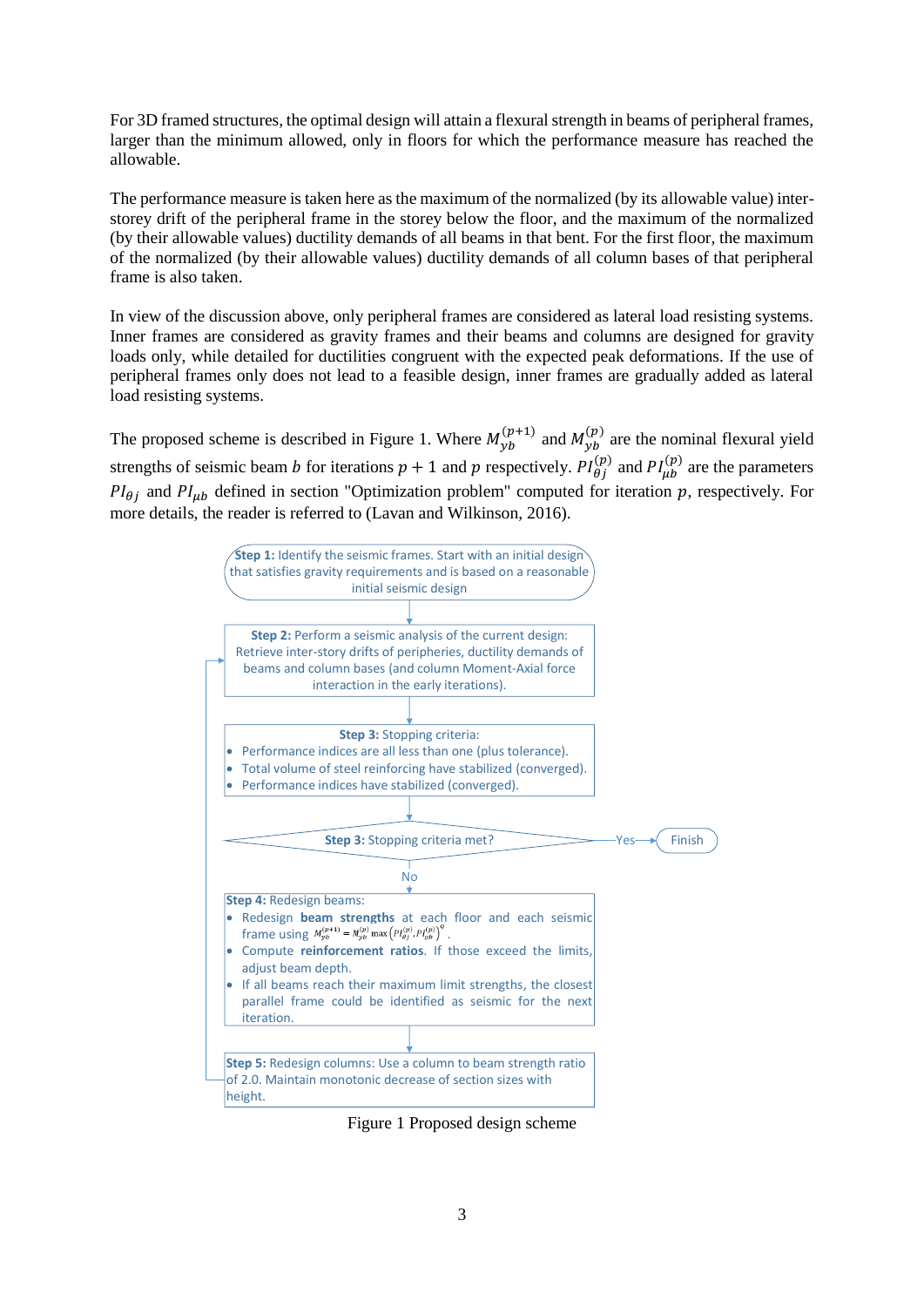#### **4. NUMERICAL EXAMPLE**

This example adopts the generally irregular 6 storey RC frame structure shown in Figure 2. The design was performed for two limit states: a serviceability limit state and a life safety limit state. For the serviceability limit state, column bases and beams were assigned with an allowable of ductility of 5 while inter-storey drifts were limited to 1% of the storey height. For the life safety limit state the allowable ductility was set to 7.3 while 2% inter-storey drifts were allowed.

Five sets of two horizontal components of ground motions were selected from the LA10/50 set Somerville et al. (1997) and were modified using the program SeismoMatch (Seismosoft, 2010) to match the design response spectrum. The analysis of the building was performed using Ruaumoko (Carr, 2006).



Figure 2 Six storey generally irregular RC frame structure.

Figure 3 presents the Maximum Constraint Violation (MCV) and the Objective Function (OF) value as a function of the iteration count. As can be seen, 20 iterations were required for full convergence. However, an acceptable MCV < 10% was achieved in approximately 10 iterations.



Figure 2 Maximum Constraint Violation and Objective Function value as a function of the iteration count

The behaviour of the final design in terms of inter-storey drifts and ductility demands for are presented in Figure 4.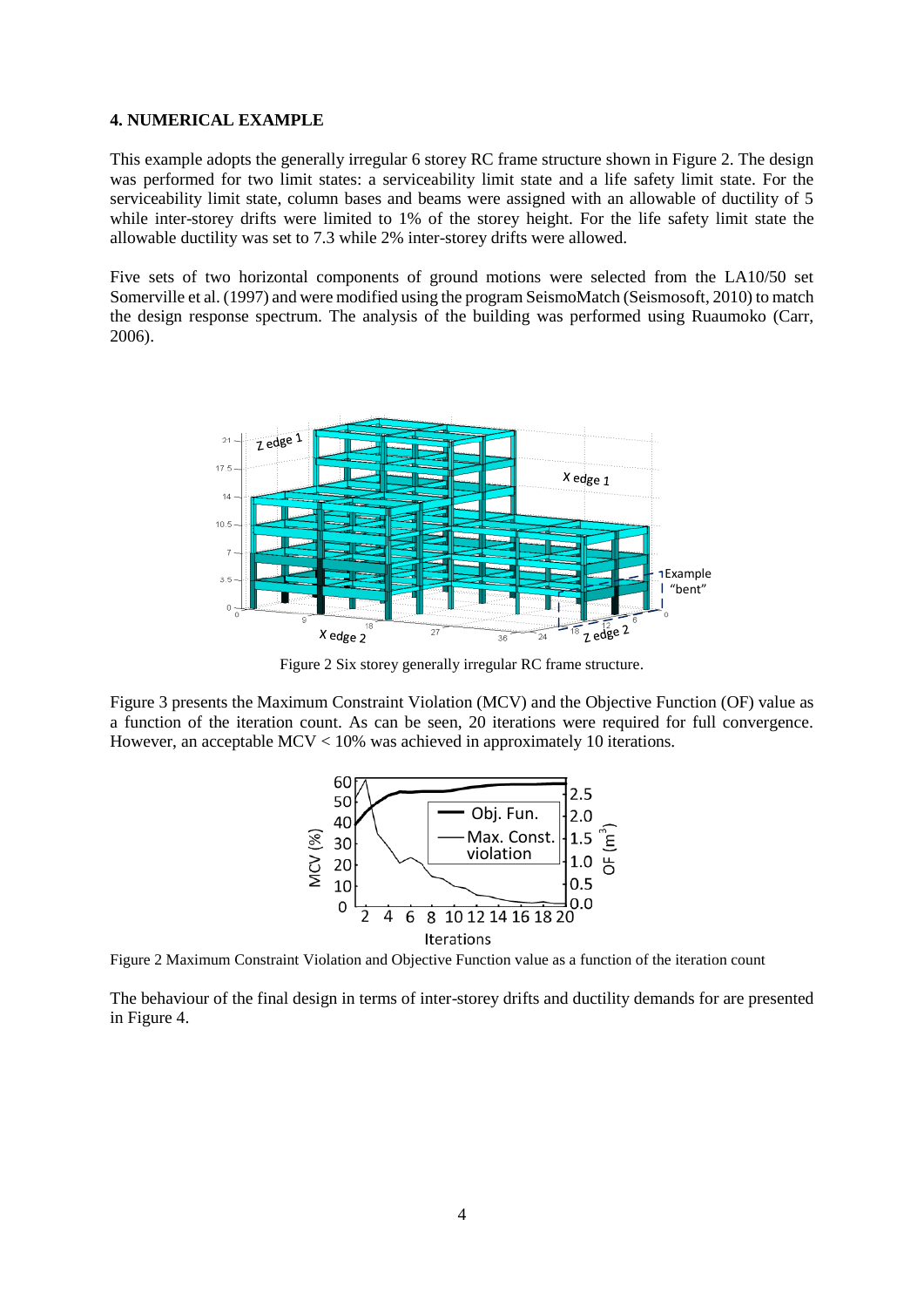

Figure 3 Analysis-Redesign Design Verification results (The black drift bars show the serviceability mean peak demands and the grey bars the ULS demands).

As can be seen, most stories of most peripheral frames reached the allowable inter-storey drifts in at least one limit state. Otherwise, they were at their minimum strength. Ductility demands of the beams and column bases were well within their allowable limits. Some limited plasticity in the columns above their bases was apparent. This performance was very satisfying for such a highly irregular structure.

### **5. CONCLUSIONS**

An analysis-based seismic design method was presented that produces relatively economic solutions for 3D generally irregular frame structures that reliably achieve the target seismic performance levels. The approach minimizes the total moment capacity of all members, while satisfying inter-storey drift and ductility demand constraints as well as section size limits and practical reinforcing steel ratio limits. As the methodology is straight forward and intuitive, and requires analysis tools only, it is suitable for practical use in design offices.

The methodology was applied to a 6 storey setback structure to demonstrate its utility. Practical convergence to within 10% of the final design was achieved with 10 iterations, which is manageable even though nonlinear time-history analyses are adopted. This further highlights the applicability of the method to design offices. As intended, the final designs attained flexural strengths larger than the minimum initial values, only in floors for which the engineering demand parameters otherwise would have exceeded the selected limits. Thus, strength was assigned only where necessary for achieving the selected target performance levels.

#### **6. REFERENCES**

Anagnostopoulos, S. A., Kyrkos, M. T., Stathopoulos, K.G. (2015). Earthquake induced torsion in buildings: critical review and state of the art. Earthquake and Structures 8(2): 305-377.